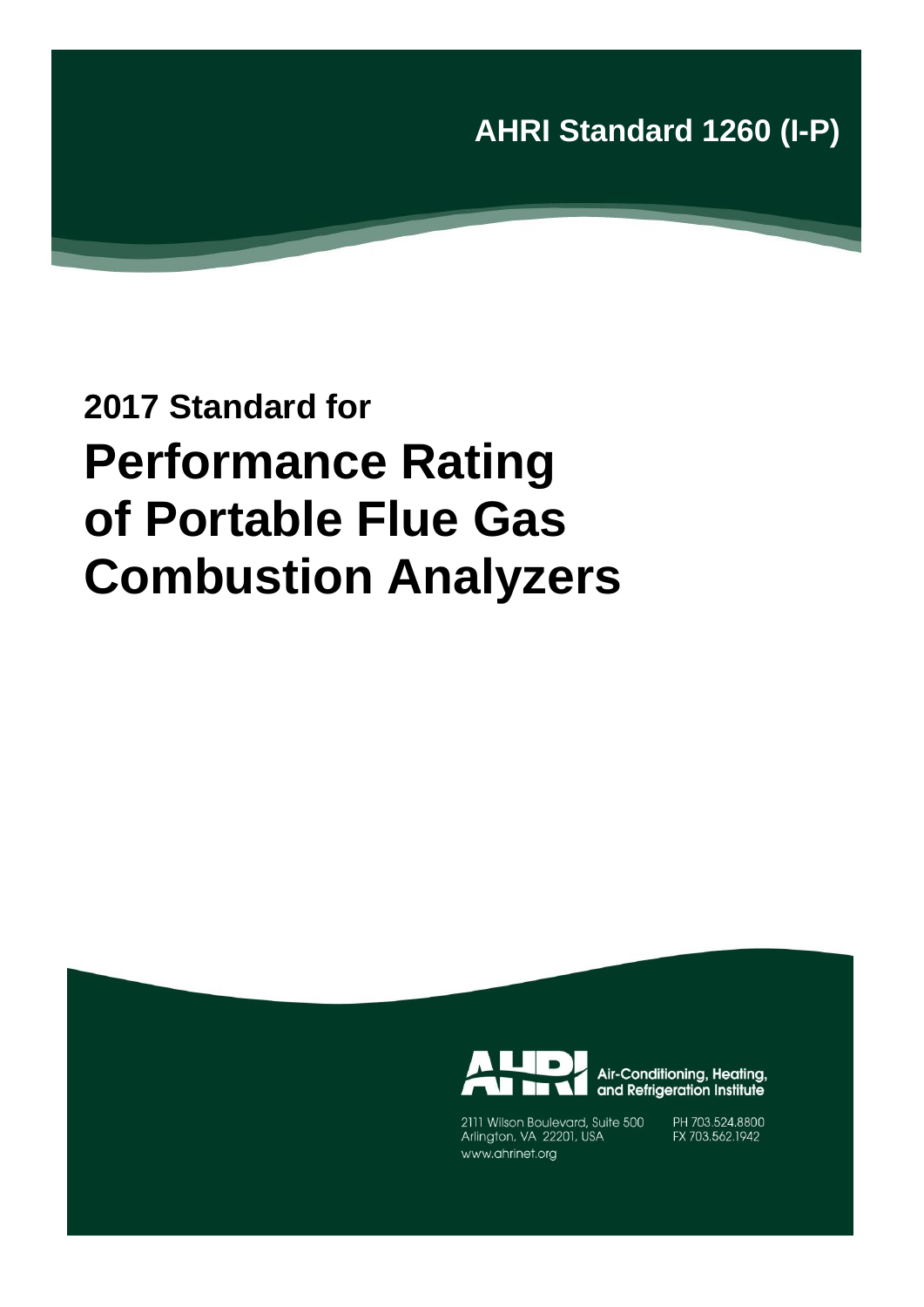### **IMPORTANT**

### *SAFETY DISCLAIMER*

AHRI does not set safety standards and does not certify or guarantee the safety of any products, components or systems designed, tested, rated, installed or operated in accordance with this standard/guideline. It is strongly recommended that products be designed, constructed, assembled, installed and operated in accordance with nationally recognized safety standards and code requirements appropriate for products covered by this standard/guideline.

AHRI uses its best efforts to develop standards/guidelines employing state-of-the-art and accepted industry practices. AHRI does not certify or guarantee that any tests conducted under its standards/guidelines will be non-hazardous or free from risk.

Note:

This is a new standard. For SI ratings, see AHRI Standard 1261 (SI)-2017.

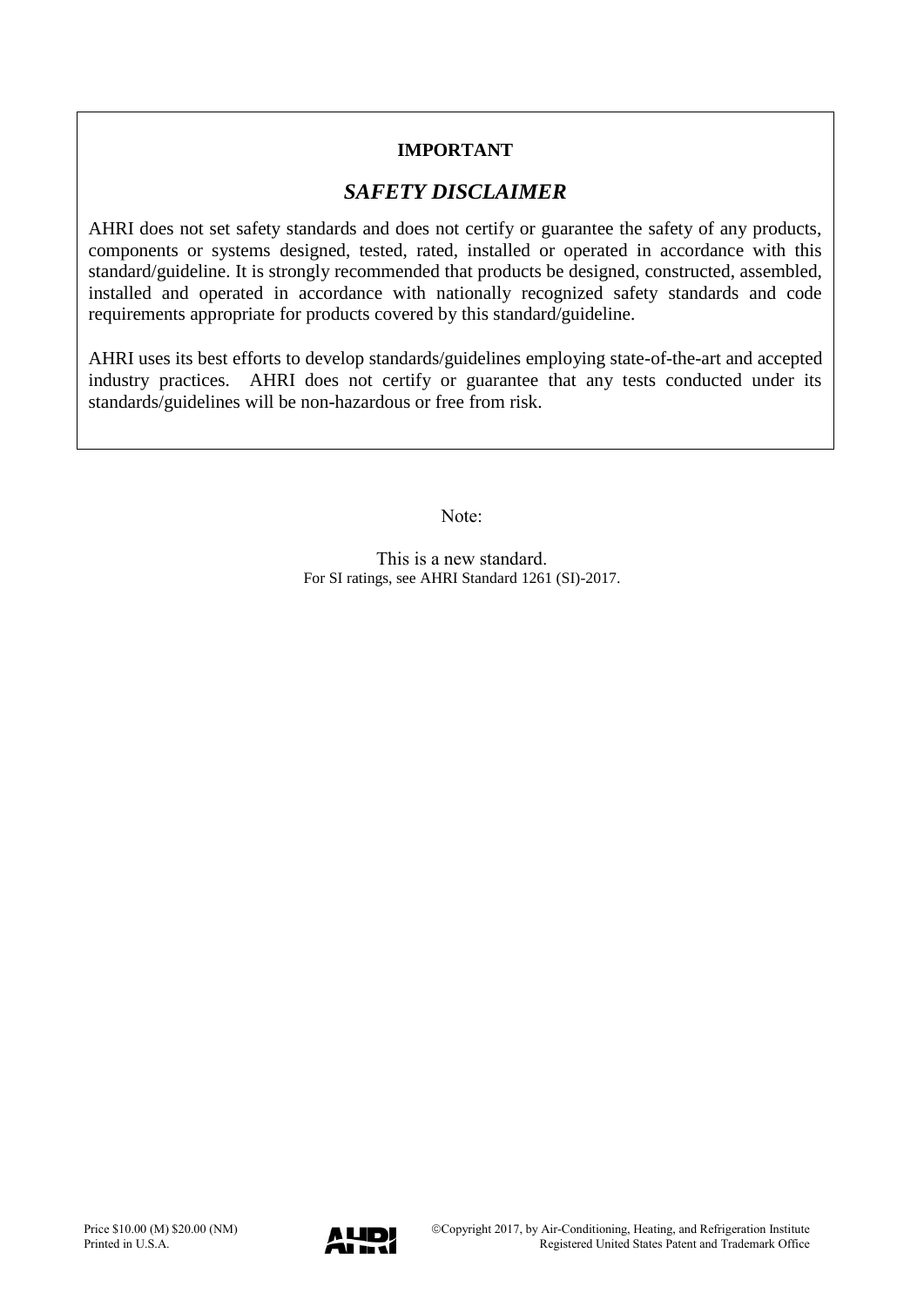| <b>SECTION</b> |                                                                                      | <b>PAGE</b> |
|----------------|--------------------------------------------------------------------------------------|-------------|
| Section 1.     |                                                                                      |             |
| Section 2.     |                                                                                      |             |
| Section 3.     |                                                                                      |             |
| Section 4.     |                                                                                      |             |
| Section 5.     |                                                                                      |             |
| Section 6.     |                                                                                      |             |
| Section 7.     |                                                                                      |             |
| Section 8      |                                                                                      |             |
| Section 9.     |                                                                                      |             |
|                | <b>TABLES</b>                                                                        |             |
| Table 1.       |                                                                                      |             |
| Table 2.       |                                                                                      |             |
|                | <b>APPENDICES</b>                                                                    |             |
| Appendix A.    |                                                                                      |             |
| Appendix B.    |                                                                                      |             |
| Appendix C.    | Method of Testing Performance of Portable Flue Gas Combustion Analyzer - Normative 6 |             |
| Appendix D.    | Instruction Manual for Portable Flue Gas Combustion Analyzers - Informative 11       |             |
| Appendix E.    |                                                                                      |             |
|                | <b>TABLES FOR APPENDICES</b>                                                         |             |
| Table C1.      |                                                                                      |             |
| Table C2.      |                                                                                      |             |
| Table C3.      |                                                                                      |             |
| Table C4.      |                                                                                      |             |
| Table C5.      |                                                                                      |             |
| Table C6.      |                                                                                      |             |
| Table E1.      |                                                                                      |             |
|                |                                                                                      |             |

#### **TABLE OF CONTENTS**

#### **FIGURES FOR APPENDICES**

| Figure C1. |  |
|------------|--|
|            |  |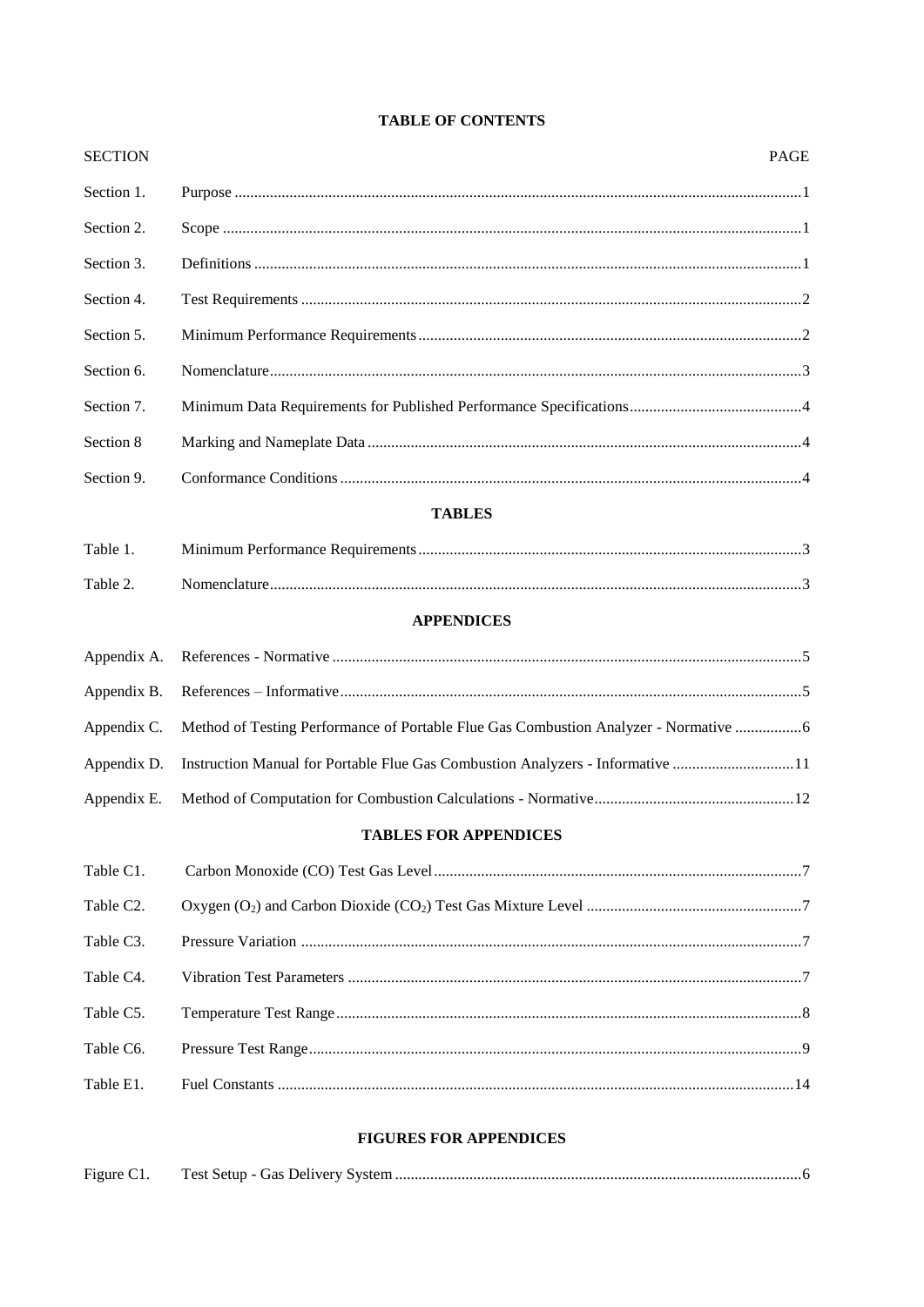## **PERFORMANCE RATING OF PORTABLE FLUE GAS COMBUSTION ANALYZERS**

#### **Section 1. Purpose**

**1.1** *Purpose.* The purpose of this standard is to establish for Portable Flue Gas Combustion Analyzers; definitions; test requirements; minimum performance requirements; nomenclature; minimum data requirements for Published Ratings; marking and nameplate data; and conformance conditions.

**1.1.1** *Intent.* This standard is intended for the guidance of the industry, including manufacturers, engineers, installers, contractors and users.

**1.1.2** *Review and Amendment.* This standard is subject to review and amendment as technology advances.

#### **Section 2. Scope**

**2.1** *Scope.* This Standard specifies requirements for performance rating of portable flue combustion analyzers measuring specific combustion flue gas products of heating appliances for residential and light commercial applications using fuels including at minimum natural gas, propane, light and heavy fuel oil.

**2.2** *Exclusion*. This Standard is not intended for performance rating of portable analyzers monitoring ambient Carbon Monoxide (CO) or ambient Carbon Dioxide (CO2), or for use as an environmental emissions compliance tool.

#### **Section 3. Definitions**

All terms in this document will follow the standard industry definitions in the ASHRAE Wikipedia website [\(https://www.ashrae.org/resources--publications/free-resources/ashrae-terminology\)](https://www.ashrae.org/resources--publications/free-resources/ashrae-terminology) unless otherwise defined in this section.

**3.1** *Adjustment.* Process of tuning the analyzer to return the calibration deviation to within the allowed error.

**3.2** *Ambient Air.* Normal atmosphere surrounding the analyzer, with a CO level of under 1 ppm.

**3.3** *Battery Powered.* Analyzer powered from batteries whether disposable or rechargeable.

**3.4** *Certified Test Gases.* Test gases (also known as calibration gases) used for testing, certified within 2% accuracy traceable to NIST

**3.5** *Clean Air.* Ambient Air free of any cross interfering gases (e.g. CO).

**3.**6 *CO Undiluted*. A calculation normalizing the CO concentration from a diluted value of CO due to Excess Air to the undiluted value at theoretical 0% oxygen, also known as CO air free.

**3.7** *Combustion Efficiency*. A calculation of useful heat extracted from the fuel used by an operating heating appliance expressed as a percentage. (i.e. 100% minus the losses). It is calculated from the instantaneous measurements of a combustion analyzer and may not be the same as heating appliance efficiency factors, such as the Annual Fuel Utilization Efficiency (AFUE).

**3.8** *Excess Air.* Extra air supplied to the combustion process that is in addition to the quantity required for stoichiometric combustion.

**3.9** *Gas Concentration.* Amount of a specified gas present in the flue gas sample, expressed as parts per million (ppm) or percent (%) by volume.

**3.10** *Portable Gas Analyzer.* A portable electronic instrument that measures specific combustion flue gas products of heating appliances for residential and light commercial applications.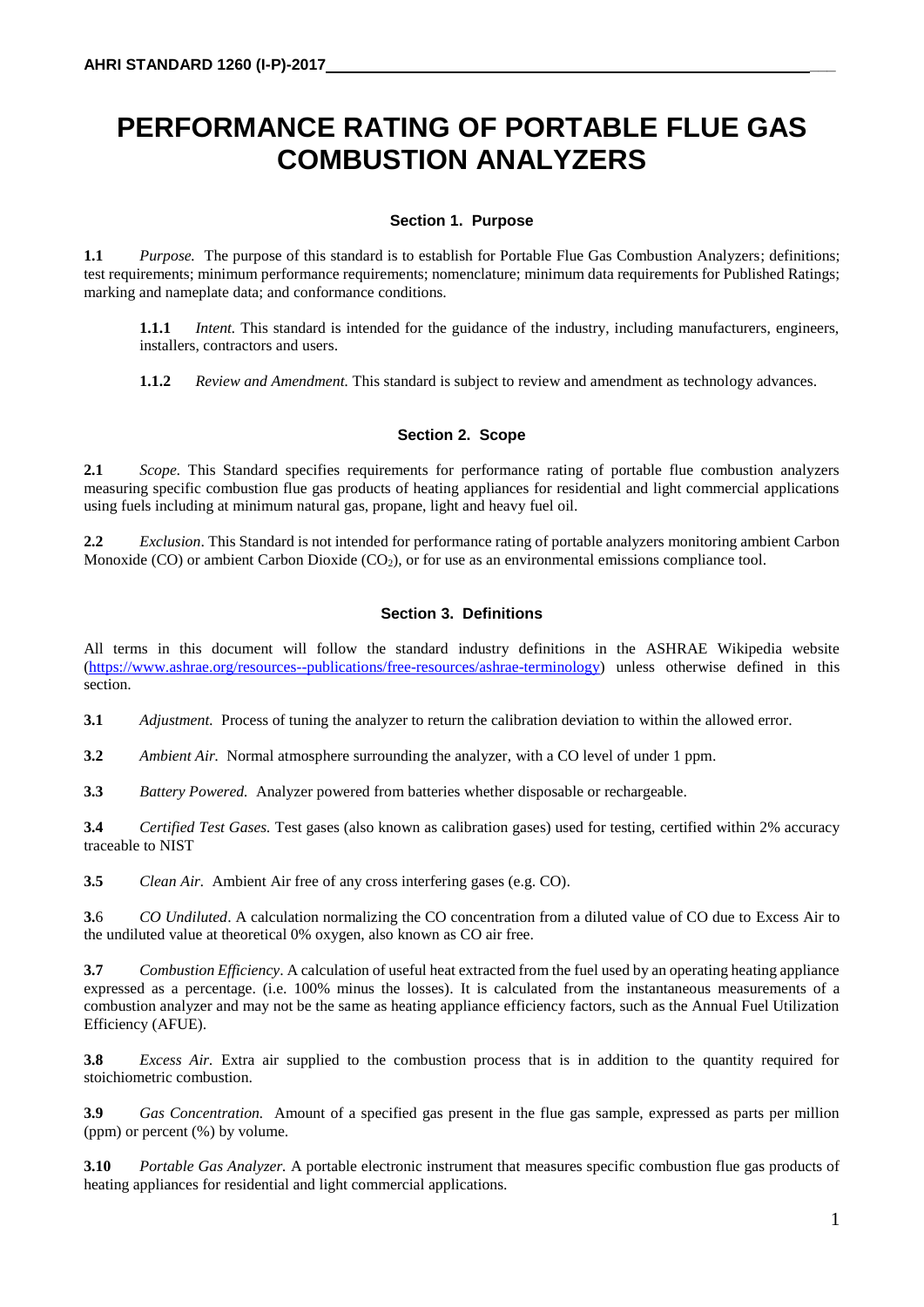**3.11** *Probe.* Part of the system placed in the heating appliance stack or flue to sample gas, measure temperature and/or pressure.

**3.12** *Reference Analytic Equipment.* The equipment used to determine emissions during tests to CEN CR 1404-1994, *Determination of Emissions from Appliances Burning Gaseous Fuels During Type-Testing*.

**3.13** *Sensor.* A device that detects or measures a physical property and records, indicates, or otherwise responds to it. (e.g. an electro-chemical gas sensor).

**3.14** *Shall*. *"Shall" or "Should".* "Shall" or "should" shall be interpreted as follows:

**3.14.1** *Shall.* Where "shall" or "shall not" is used for a provision specified, that provision is mandatory if compliance with the standard is claimed.

**3.14.2** *Should. "*Should" is used to indicate provisions which are not mandatory but which are desirable as good practice.

**3.15** *Stoichiometric Point.* The ratio between two or more chemical substances undergoing a chemical change where the chemical reaction ends or stabilizes.

**3.16** *Warm Up Period.* Time taken from switch on for the analyzer to reach a ready-state.

#### **Section 4. Test Requirements**

**4.1** *Testing Requirements.* All standard ratings shall be verified by tests conducted in accordance with the provisions set forth in Appendix C to this standard.

#### **Section 5. Minimum Performance Requirements**

**5.1** *Minimum Performance Requirements.* The required performance shall be as indicated in Table 1 determined by the method of test in Appendix C.

**5.2** *Display.*All values shall be indicated on a display with characters not less than 0.31in high unless adequate provision is made for enhancing the legibility (e.g. backlighting) in which case the minimum character height shall be 0.16 in. Displayed measured values shall be refreshed at intervals no greater than 3s. The analyzer shall provide a means to display the following**.**

- **5.2.1** Measured parameters and their values
- **5.2.2** Indication when measured values are outside of range
- **5.2.3** Low battery warning
- **5.2.4** Mode of operation or instrument status (e.g. warm-up, run, hold)
- **5.2.5** Software version

**5.3** *Sampling system.* The sampling system of the apparatus shall be so constructed as to prevent damage to the sensor(s) and pump by particulate matter and liquids that may be expected during normal operation of the apparatus.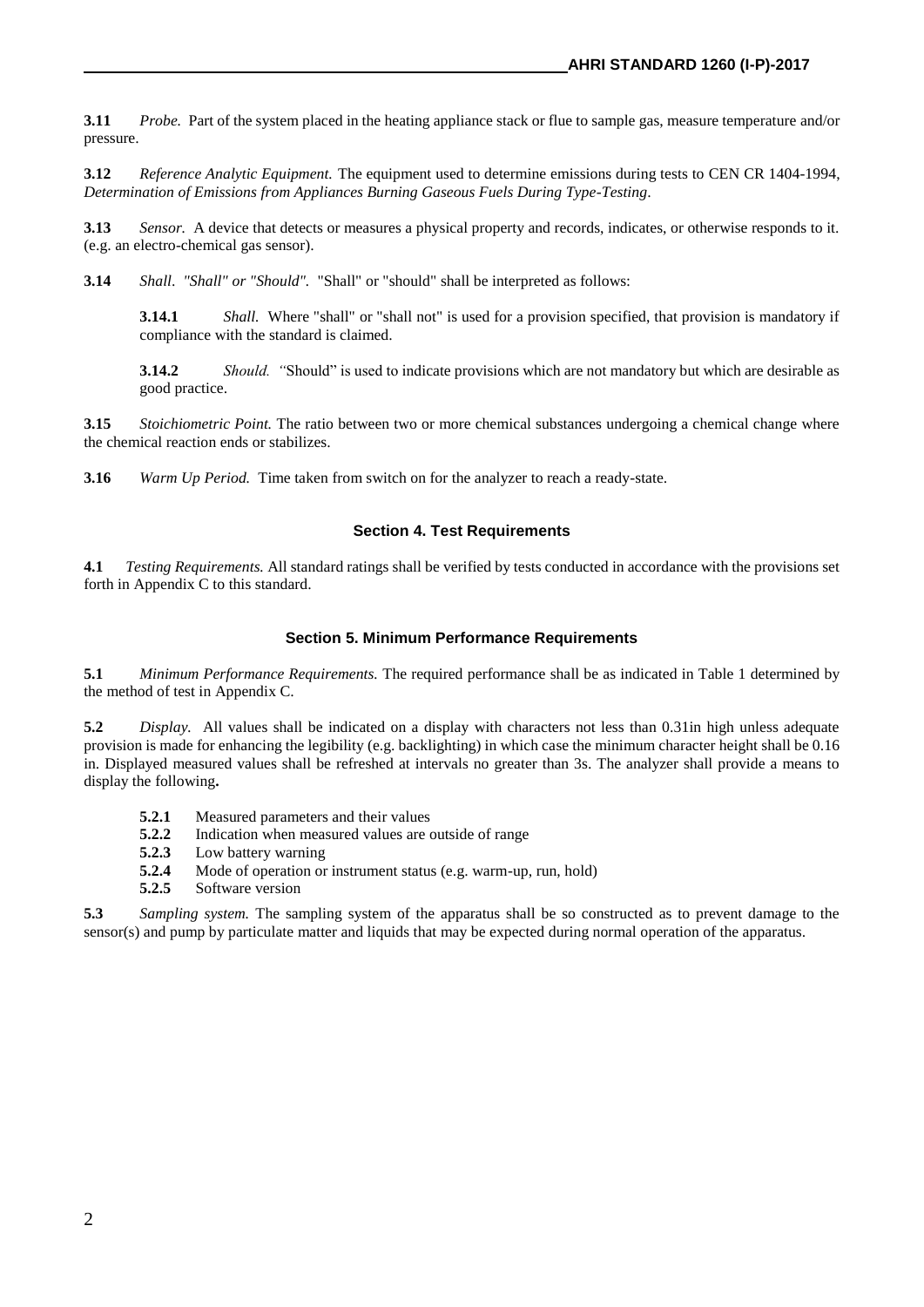| <b>Table 1. Minimum Performance Requirements</b> |                                   |                           |                                                                   |                               |  |  |
|--------------------------------------------------|-----------------------------------|---------------------------|-------------------------------------------------------------------|-------------------------------|--|--|
| Parameter <sup>1</sup>                           | <b>Indication Range</b>           | Measurement<br>Resolution | Tolerance<br>(Measurement)<br>Accuracy)                           | Response<br>Time $(t_{90})^2$ |  |  |
| Oxygen $(O_2)$                                   | 0 to 20.9% $O_2$                  | $0.1\%$ O <sub>2</sub>    | $\pm 0.3\%$ O <sub>2</sub>                                        | 30 s                          |  |  |
| Carbon Monoxide (CO)                             | 0 to 2000 ppm CO                  | 1 ppm CO                  | $\pm 20$ ppm CO or<br>$\pm 5\%$ rel <sup>1,3</sup>                | 90 s                          |  |  |
| Carbon Dioxide $(CO2)$                           | 0 to 20% $CO2$                    | $0.1\%$ CO <sub>2</sub>   | $\pm 0.3\%$ CO <sub>2</sub>                                       | 50 s                          |  |  |
| Flue Gas Temperature                             | 32 to 752°F                       | $1^{\circ}F$              | $\pm 5^{\circ}$ F or $\pm 2\%$ rel <sup>1,3</sup>                 | 50 s                          |  |  |
| <b>Draft Pressure</b>                            | $(-10)$ to 40 in H <sub>2</sub> O | $0.01$ in $H2O$           | $\pm 0.03$ in H <sub>2</sub> O or<br>$\pm 5\%$ rel <sup>1,3</sup> | 10 <sub>s</sub>               |  |  |
| <b>Combustion Efficiency</b><br>Calculations     |                                   |                           | $\pm 1\%$ <sup>4</sup>                                            |                               |  |  |

Note:

1. Relative to the standard test condition reading and only for those analyzers which are equipped to provide the particular measurement.

2. Time interval with the apparatus in a warmed-up condition, between the time when an instantaneous variation of the parameter to be measured is produced at the apparatus inlet, and the time when the response reaches and remains beyond 90% of the final indication 3. Whichever is greater

4. Example: If the calculated efficiency is 90%, then the analyzer's displayed efficiency must be within 89% to 91%)

#### **Section 6. Nomenclature**

#### **6.1** *Nomenclature*. All of the nomenclature for this standard is listed in Table 2.

|                    | Table 2. Nomenclature                                                                                   |                                                            |
|--------------------|---------------------------------------------------------------------------------------------------------|------------------------------------------------------------|
| Variable           | Description                                                                                             | Units                                                      |
| $C_{eff}$          | Condensing efficiency                                                                                   | $\%$                                                       |
| CO                 | Carbon Monoxide (measured value)                                                                        | ppm                                                        |
| $CO_{(undiluted)}$ | Carbon monoxide referenced to $0\%$ O <sub>2</sub>                                                      | ppm                                                        |
| CO <sub>2</sub>    | Carbon dioxide (calculated or measured value)                                                           | $\frac{0}{0}$                                              |
| DFL                | Dry flue gas loss, gross basis                                                                          | $\frac{0}{0}$                                              |
| EΑ                 | Excess Air                                                                                              | $\%$                                                       |
| EFF                | Combustion Efficiency (gross basis)                                                                     | $\%$                                                       |
| <b>HHV</b>         | Higher heating value of the fuel, see Table E1                                                          | Btu/lb                                                     |
| $HR_a$             | Theoretical maximum humidity ratio as a function of inlet air temperature                               | $lb_{\text{moisture}}/lb_{\text{dry air}}$                 |
| $HR_{fg}$          | Theoretical maximum humidity ratio as a function of flue gas temperature                                | $lb_{\text{moisture}}/lb_{\text{dry air}}$                 |
| K1                 | Dry flue gas loss constant, gross basis, see Table E1                                                   |                                                            |
| K <sub>2</sub>     | Carbon dioxide proportion in dry flue gases at the stoichiometric point, see Table<br>E1                |                                                            |
| K3                 | Wet flue gas loss constant, gross basis, see Table E1                                                   |                                                            |
| K4                 | Unburnt carbon loss constant, gross basis, see Table E1                                                 |                                                            |
| $M_{as}$           | Mass of combustion air at stoichiometric combustion as a ratio of the mass of the<br>fuel, see Table E1 | $Lb_{\text{dry air}}/lb_{\text{fuel}}$<br>(stoichiometric) |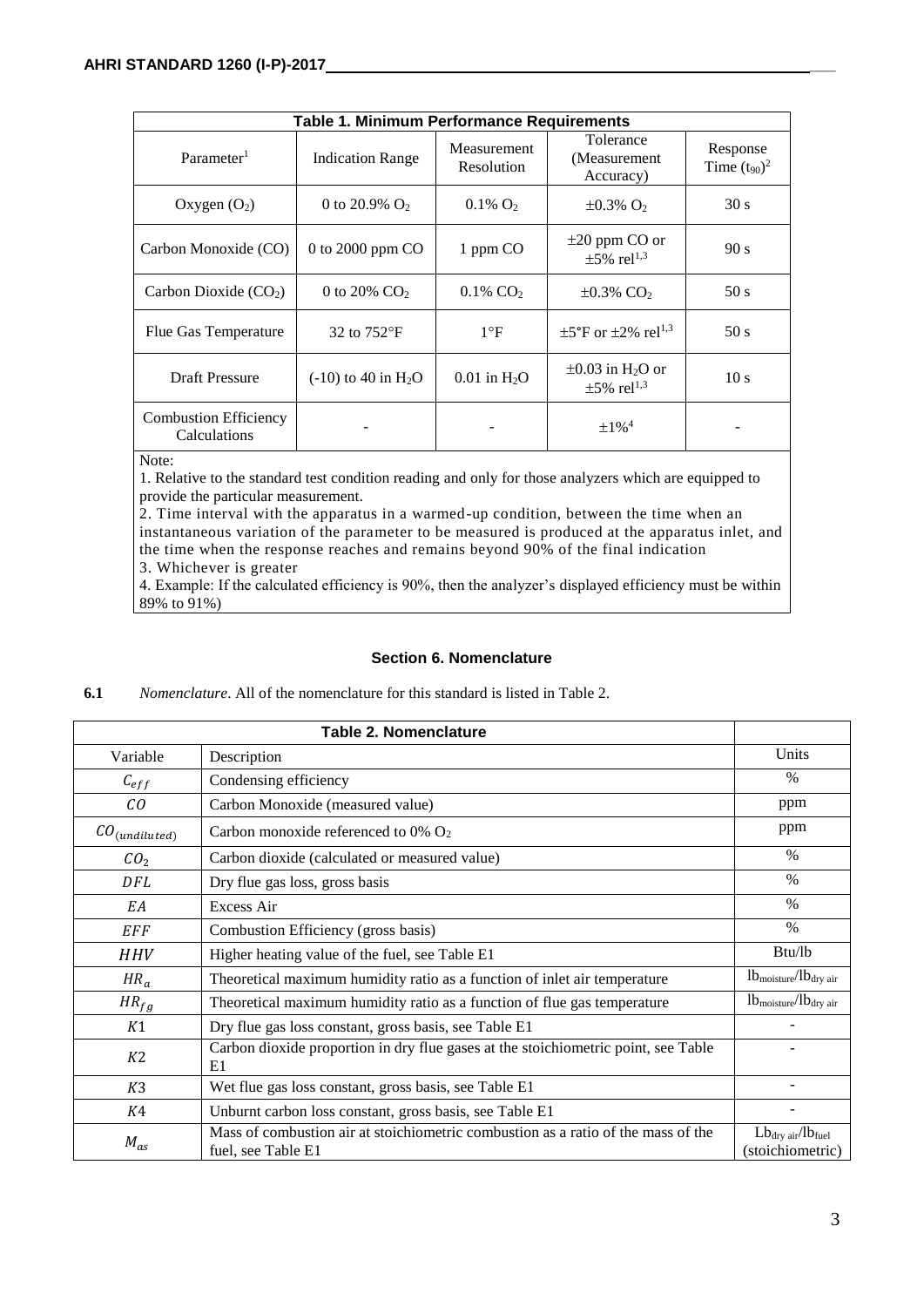|                | <b>Table 2. Nomenclature</b>                                                                     |                                         |
|----------------|--------------------------------------------------------------------------------------------------|-----------------------------------------|
| $M_{fgs}$      | Mass of flue gas given stoichiometric combustion as a ratio of mass of fuel, see<br>Table E1     | $lb_{\text{moisture}}/lb_{\text{fuel}}$ |
| $M_{wa}$       | Mass of water present in combustion air as a ratio of the mass of the fuel<br>(corrected for EA) | $lb_{\text{moisture}}/lb_{\text{fuel}}$ |
| $M_{wc}$       | Mass of condensed water as a ratio of the mass of fuel                                           | $lb_{\text{moisture}}/lb_{\text{fuel}}$ |
| $M_{wf}$       | Mass of water due to hydrogen in the fuel as a ratio of mass of fuel, see Table E1               | $lb_{\text{moisture}}/lb_{\text{fuel}}$ |
| $M_{wfg}$      | Mass of water remaining in flue gas as a ratio of the mass of fuel                               | $lb_{\text{moisture}}/lb_{\text{fuel}}$ |
| O <sub>2</sub> | Oxygen (calculated or measured value)                                                            | $\%$                                    |
| $\Delta T$     | Net flue gas temperature                                                                         | $\rm ^{\circ}F$                         |
| $T_f$          | Flue gas temperature                                                                             | $\rm ^{\circ}F$                         |
| $T_i$          | Inlet temperature                                                                                | $\rm ^{\circ}F$                         |
| <b>UBL</b>     | Unburnt carbon loss, gross basis                                                                 | $\frac{0}{0}$                           |
| WFL            | Wet flue gas loss, gross basis                                                                   | $\%$                                    |

#### **Section 7. Minimum Data Requirements for Published Performance Specifications**

**7.1** *Minimum Data Requirements for Published Performance Specifications.* As a minimum, Published Performance Specifications shall include all Standard Ratings. All claims to ratings within the scope of this standard shall include the statement "Specified in accordance with AHRI Standard 1260 (I-P)". All claims to specifications outside the scope of this standard shall include the statement "Outside the scope of AHRI Standard 1260 (I-P)". Wherever Performance Specifications are published or printed, they shall include a statement of the conditions at which the specifications apply.

#### **Section 8. Marking and Nameplate Data**

**8.1** *Marking and Nameplate Data*. As a minimum, the nameplate shall display the manufacturer's name and trademark, model designation, serial number, and battery characteristics where applicable. Label(s) with complete model identification shall be placed on the analyzer, or molded into the housing.

**8.1.1** The name plate data shall indicate the following as a part of model designation:

**8.1.1.1** Replacement battery requirements (this item shall be clearly visible if batteries are being changed)

#### **Section 9. Conformance Conditions**

**9.1** *Conformance.* While conformance with this standard is voluntary, conformance shall not be claimed or implied for products or equipment within the standard's Purpose (Section 1) and Scope (Section 2) unless such product claims meet all of the requirements of the standard and all of the testing and rating requirements are measured and reported in complete compliance with the standard. Any product that has not met all the requirements of the standard shall not reference, state, or acknowledge the standard in any written, oral, or electronic communication.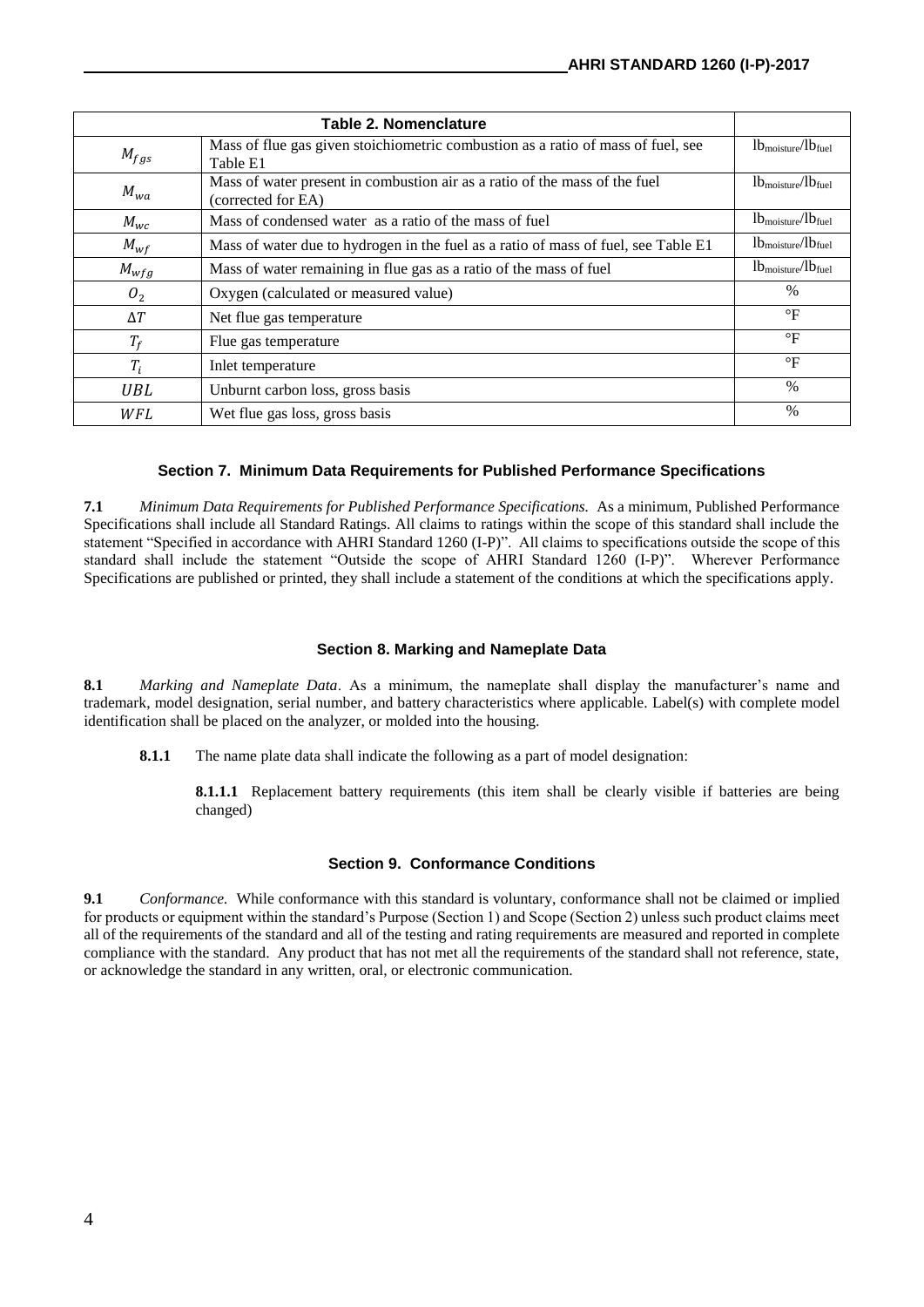## **APPENDIX A. REFERENCES - NORMATIVE**

**A1** Listed below are all standards, handbooks and other publications essential to the formation and implementation of the standards. All references in this appendix are considered as part of the standard.

**A1.1** ASHRAE Terminology, [https://www.ashrae.org/resources--publications/free-resources/ashrae](https://www.ashrae.org/resources--publications/free-resources/ashrae-terminology)[terminology,](https://www.ashrae.org/resources--publications/free-resources/ashrae-terminology) 2014, American Society of Heating, Refrigerating and Air-Conditioning Engineers, Inc., 1791 Tullie Circle, N.E., Atlanta, GA 30329, U.S.A**.**

**A1.2** BS EN 60068-2-6, *Environmental testing. Tests. Test Fc. Vibration (sinusoidal)*, 2008, British Standards Institution, 389 Chiswick High Rd, London W4 4AL, United Kingdom.

**A1.2** CEN CR 1404-1994, *Determination of Emissions from Appliances Burning Gaseous Fuels During Type-Testing*, 1994, European Committee for Standardization, Avenue Marnix 17 - B-1000 Brussels.

**A1.3** ISO/IEC Guide 98/3-2008, *Uncertainty of Measurement – Guide to the Expression of Uncertainty in Measurement*, 2008, International Standardization Organization, rue de Varembe, P.O. Box 131, 1211 Geneva 20, Switzerland.

**A1.4** BS EN 60359-2002, *Electrical and electronic measurement equipment. Expression of performance,*  2002, British Standards Institution, 389 Chiswick High Rd, London W4 4AL, United Kingdom.

### **APPENDIX B. REFERENCES - INFORMATIVE**

**B1** Listed here are standards, handbooks, and other publications which may provide useful information and background but are not considered essential. References in this appendix are not considered part of the standard.

**B1.1** ASTM D5112, *Standard Test Method for Vibration (Horizontal Linear Motion) Test of Products*, 2015, American Society of Testing and Materials, 100 Barr Harbour Drive, P.O.Box C700, West Conshohocken, PA, 19428-2959, USA

**B1.2** BS EN 50270, *Electromagnetic compatibility. Electrical apparatus for the detection and measurement of combustible gases, toxic gases or oxygen*, 2015, British Standards Institution, 389 Chiswick High Rd, London W4 4AL, United Kingdom.

**B1.3** BS EN 50379, *Specification for portable electrical apparatus designed to measure combustion flue gas parameters of heating appliances. General requirements and test methods*, 2012, British Standards Institution, 389 Chiswick High Rd, London W4 4AL, United Kingdom.

**B1.4** IEC Standard 60038, *IEC Standard Voltages*, 2002, International Electrotechnical Commission, 3, rue de Varembe, P.O. Box 131, 1211 Geneva 20, Switzerland.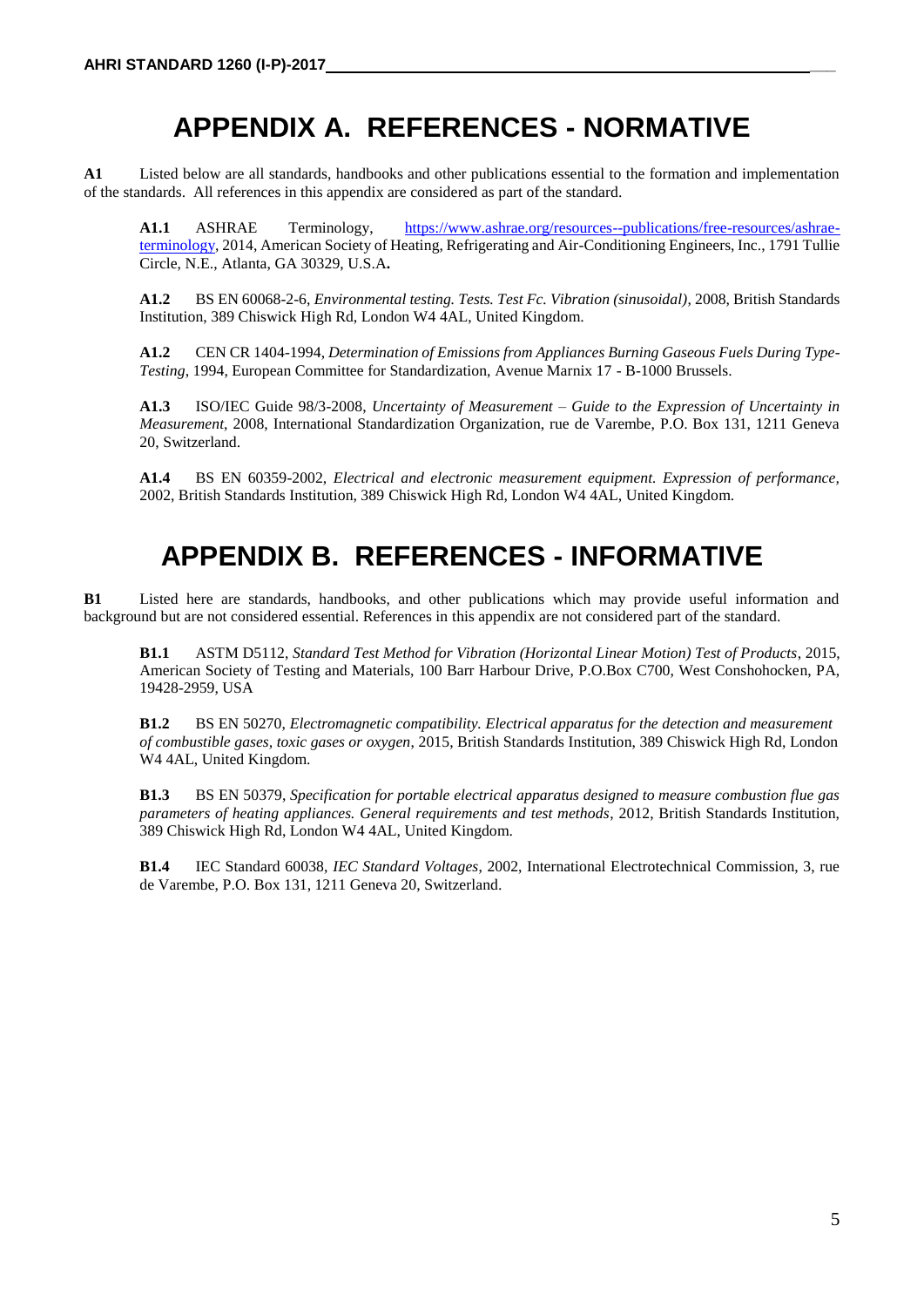### **APPENDIX C. METHOD OF TESTING PERFORMANCE OF PORTABLE FLUE GAS COMBUSTION ANALYZERS - NORMATIVE**

#### **C1** *General Requirements.*

**C1.1** *Testing for Performance.* For the purposes of performance testing, two analyzers shall be tested through the entire protocol in the order given unless noted otherwise.

Note 1: A further sample may be used for the test in Section C4.11.

**C1.2** *Preparation of Sample Analyzer.* The sample analyzer shall be prepared in accordance with the manufacturers instructions (refer to Appendix D).

**C2** *Instrumentation*. The equipment and instruments used to verify the portable flue gas combustion analyzers performance shall be calibrated before use. The testing equipment shall be capable of measuring a minimum of four (4) times the accuracy of the parameters identified in Table 1 (with the exception of the certified test gases).

#### **C3** *Standard Test Conditions.*

**C3.1** *General.* The following test conditions shall be used for all tests unless noted otherwise.

**C3.1.1** *Power Supply.* Power supply voltages shall be within +2% of nominal values quoted by the manufacturer. Battery powered analyzers shall be fitted with new or fully charged battery(s) at the start of each test.

**C3.1.2** *Temperature.* Ambient air and test gases shall be at a temperature of 68ºF±4ºF, for each test.

**C3.1.3** *Humidity.* Ambient air shall be at a relative humidity of 50+10% RH, for the duration of each test.

**C3.1.4** *Pressure.* Ambient atmospheric pressure shall be within the range of 1 atmosphere  $\pm$ 5% (14.07) psi and 15.66 psi).

**C3.2** *Gas Delivery System.* The analyzer shall be tested with a suitable gas delivery system to present test gases to the sensors as shown in Figure C1. The construction of the gas delivery system shall ensure that the gas sensors are exposed to a specific concentration and pressure of test gas in a reproducible manner.



**Figure C1. Test Setup - Gas Delivery System**

**C3.3** *Standard Test Gases.* Test gases (also known as calibration gases) used for testing shall be certified within 2% accuracy traceable to NIST. Mixed gases shall not be used unless otherwise specified in the standard. Gases past the expiration date shall not be used.

The analyzer shall be tested with gases of known concentration listed in Tables C1 and C2.

**C3.3.1** *Carbon Monoxide* (*CO) Sensor Test Gas Requirement.* Analyzers fitted with a CO sensor shall be tested with gases of known concentration for each CO level listed in Table C1. Gas blends in balances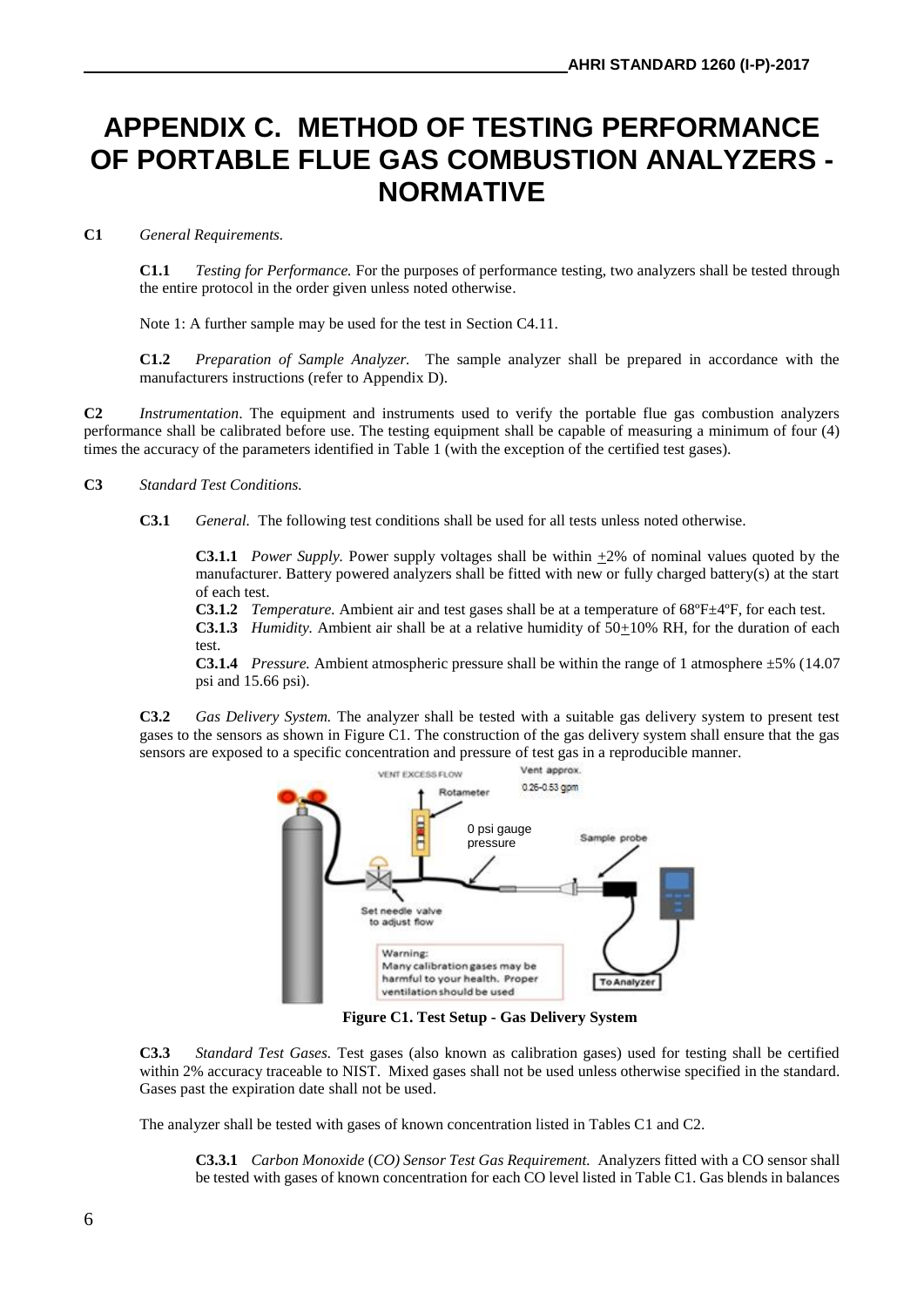| Table C1. Carbon Monoxide (CO) Test Gas<br>Level |              |          |  |  |
|--------------------------------------------------|--------------|----------|--|--|
| Level                                            | CO (ppm)     | Balance  |  |  |
|                                                  | 90 to 110    | Nitrogen |  |  |
|                                                  | 380 to 420   | Nitrogen |  |  |
|                                                  | 950 to 1,000 | Nitrogen |  |  |

other than air or nitrogen shall not be used in order to eliminate potential cross interference with the CO measurement.

**C3.3.2** *Oxygen* (*O2) and Carbon Dioxide (CO2) Test Gas Requirements.* Analyzers shall be tested with gases of known concentration for each  $O_2$  and  $CO_2$  level listed in Table C2. The test gas shall be delivered to the analyzer by bubbling through heated water to achieve a gas dew point of 130ºF. The following gas blends in balances other than nitrogen shall not be used in order to eliminate cross interference with the gas measurements.

| Table C2. Oxygen (O <sub>2</sub> ) and Carbon Dioxide (CO <sub>2</sub> ) Test Gas Mixture<br>Level |                       |                       |          |  |  |
|----------------------------------------------------------------------------------------------------|-----------------------|-----------------------|----------|--|--|
| Level                                                                                              | $O_2(\%)$             | $CO2(\%)$             | Balance  |  |  |
|                                                                                                    | 16.5 to 17.5          | $2.0 \text{ to } 3.0$ | Nitrogen |  |  |
|                                                                                                    | 12.5 to 13.5          | 4.0 to $5.0$          | Nitrogen |  |  |
| 3                                                                                                  | 9.5 to 10.5           | 5.7 to 6.7            | Nitrogen |  |  |
|                                                                                                    | 4.5 to 5.5            | 8.5 to 9.5            | Nitrogen |  |  |
|                                                                                                    | $1.5 \text{ to } 2.5$ | 10.2 to 11.2          | Nitrogen |  |  |

**C4** *Test Procedures.* Following the manufacturer's instructions, activate the analyzer and allow it to warm up for the period specified in the instructions before testing.

**C4.1** *Initial Gas Test*. The measurement readings of the specific applied test gases shall be recorded to determine whether the analyzer meets the minimum performance requirement per Section 5, Table 1. In addition record the readings indicated for other gases and check for any cross sensitivity.

- **C4.1.1** Expose to the first test gas level of Section C3.3 for four (4) minutes
- **C4.1.2** Expose to Clean Air for four (4) minutes
- **C4.1.3** Repeat steps in Sections C4.1.1 and C4.1.2, for all relevant test gases of Section C3.3.

**C4.2** *Pressure Variation Test*. The pressure variation test shall be carried out with any one of the test gas mixtures specified in Section C3.3.2. Gas Concentrations shall be tested in accordance with Section C4.1 at each of the pressure levels shown in Table C3. The pressure shall be maintained at the specified levels for four (4) min, before recording a reading.

| <b>Table C3. Pressure Variation</b> |  |  |  |
|-------------------------------------|--|--|--|
| Pressure (in $H_2O$ )               |  |  |  |
| $380 \pm 2$                         |  |  |  |
| $400+2$                             |  |  |  |
| $420 + 2$                           |  |  |  |
|                                     |  |  |  |

**C4.3** *Vibration Test.* The appropriate test defined in BS EN 60068-2-6 shall be applied with the parameters in Table C4. Mount the analyzer in its carrying case (if provided) or in its normal operating position and apply the vibration along each of the three mutually perpendicular major axes in turn. The analyzer shall then be activated and tested in accordance with Section C4.1 to any one of the test gas mixtures as specified in Section C3.3.2.

| <b>Table C4. Vibration Test Parameters</b> |                           |  |  |  |
|--------------------------------------------|---------------------------|--|--|--|
| Frequency range                            | $(10 \text{ to } 150)$ Hz |  |  |  |
| Vibration amplitude                        | $0.014$ in                |  |  |  |
| Duration of endurance                      | 10 sweep cycles per axis  |  |  |  |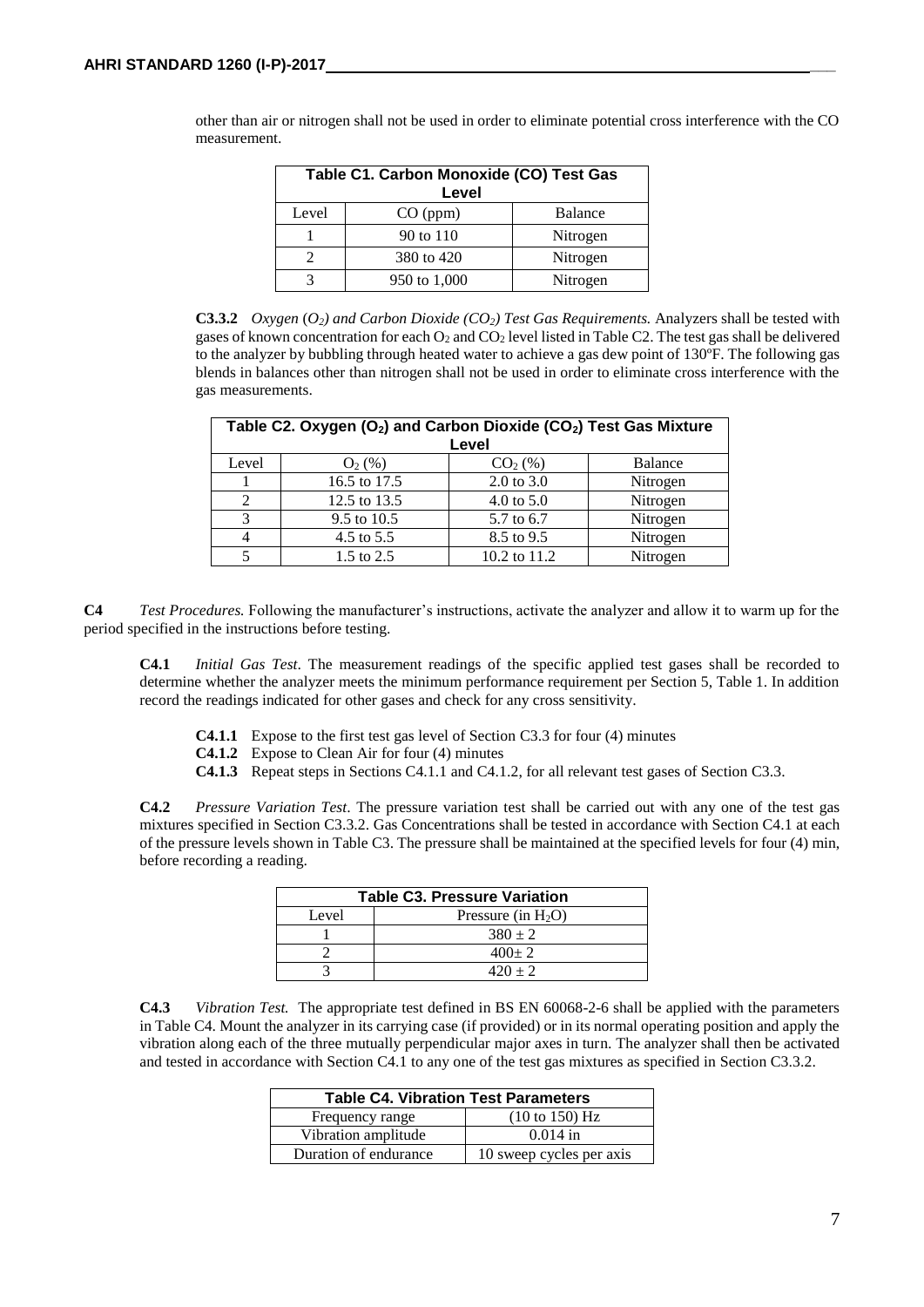**C4.4** *Drop Test.* The analyzer, including the probe and any interconnecting wiring and tubing, shall be dropped in its normal orientation from a fall height of 1.5 ft onto concrete. If the analyzer is normally used in its carrying case, then it shall be inside its case for the test to be carried out. The analyzer shall then be activated and tested in accordance with Section C4.1 to any one of the test gas mixtures as specified in Section C3.3.2.

**C4.5** *Influence of Sample Pressure Variation.* Gases in accordance to Level 1 from Table C1 and C2 each shall be delivered at +5% and -5% of the ambient pressure. The analyzer shall measure the Gas Concentrations in accordance with the requirements in Table 1.

Note: Tests in Sections C4.6 (unpowered storage) through C4.11 may be conducted in any sequence, but the test sample must first have been subjected to the test conditions of Sections C4.2 Vibration Test and C4.3 Drop Test with the exception of Section C4.10 electro-magnetic compatibility where a separate test sample may be used.

**C4.6** *Unpowered Storage.* The analyzer (including the battery, if the manufacturer supplies it) shall be exposed sequentially to a temperature of  $-4^{\circ}F +4^{\circ}F$  for 24 hours,  $104^{\circ}F +4^{\circ}F$  for 24 hours, and  $68^{\circ}F +4^{\circ}F$  for 24 hours. The analyzer shall then be activated and tested in accordance with Section C4.1 to any one of the test gas mixtures as specified in Section C3.3.2.

**C4.7** *Supply Voltage.* Analyzers fitted with AC adaptors or external power supply, the test shall be completed with supply voltage set to Nominal Supply+10%, and repeated with supply voltage set to Nominal Supply-10%. The analyzer shall then be activated and tested in accordance with Section C4.1 to any one of the test gas mixtures as specified in Section C3.3.2

**C4.8** *Temperature Test.* The temperature test shall be performed with the following steps:

**C4.8.1** Expose the analyzer to  $41^{\circ}F + 4^{\circ}F$  for at least two (2) hours. **C4.8.2** Test the analyzer at  $41^{\circ}F + 4^{\circ}F$  in accordance with Section C4.1. **C4.8.3** After taking measurements, power off the analyzer and expose the analyzer at 68°F $\pm$  4°F, for at least two (2) hours. **C4.8.4** Expose the analyzer to  $104^{\circ}F + 4^{\circ}F$ , for at least two (2) hours. **C4.8.5** Test the analyzer at  $104^{\circ}F + 4^{\circ}F$ , in accordance with Section C4.1.

**C4.9** *Battery Life.* For Battery Powered apparatus, install new or fully charged batteries and switch the analyzer on, ensuring the pump is in sampling mode. Run the analyzer until the low battery warning is activated or the analyzer powers off. The analyzer shall run a minimum of 4 hours on a fully charged battery(s).

**C4.10** *Low Power Test*. Connect the apparatus to a stabilized power supply and set to the rated battery voltage. Decrease the supply voltage in steps of 0.1 V, at intervals of at least 1 min, until the battery fault warning is given. Record the supply voltage at which the fault condition is given as *U*e. Set the supply voltage 0.1 V above *U*e, and the analyzer shall then be activated and tested in accordance with Section C4.1 to any one of the test gas mixtures as specified in Section C3.3.2.

**C4.11** *Electro-Magnetic Compatibility* **(***EMC).* The analyzer, including the probe and any interconnecting wiring and tubing, shall be tested in Clean Air for electromagnetic compatibility in accordance with EN 50270 or equivalent.

**C4.12** *Probe Temperature.*For analyzers provided with a temperature sensor, place the probe in a stable and accurate heat source, where the temperature is known within  $\pm 0.5$ %, for four (4) minutes and compare the displayed reading with a reference reading at the temperatures given in Table C5. The displayed reading shall be within the requirements of Section 5, Table 1.

| <b>Table C5. Temperature Test Range</b> |                             |  |  |
|-----------------------------------------|-----------------------------|--|--|
| Level                                   | Temperature, <sup>o</sup> F |  |  |
|                                         | 32 to 212                   |  |  |
|                                         | 392 to 482                  |  |  |
|                                         | 752 to 932                  |  |  |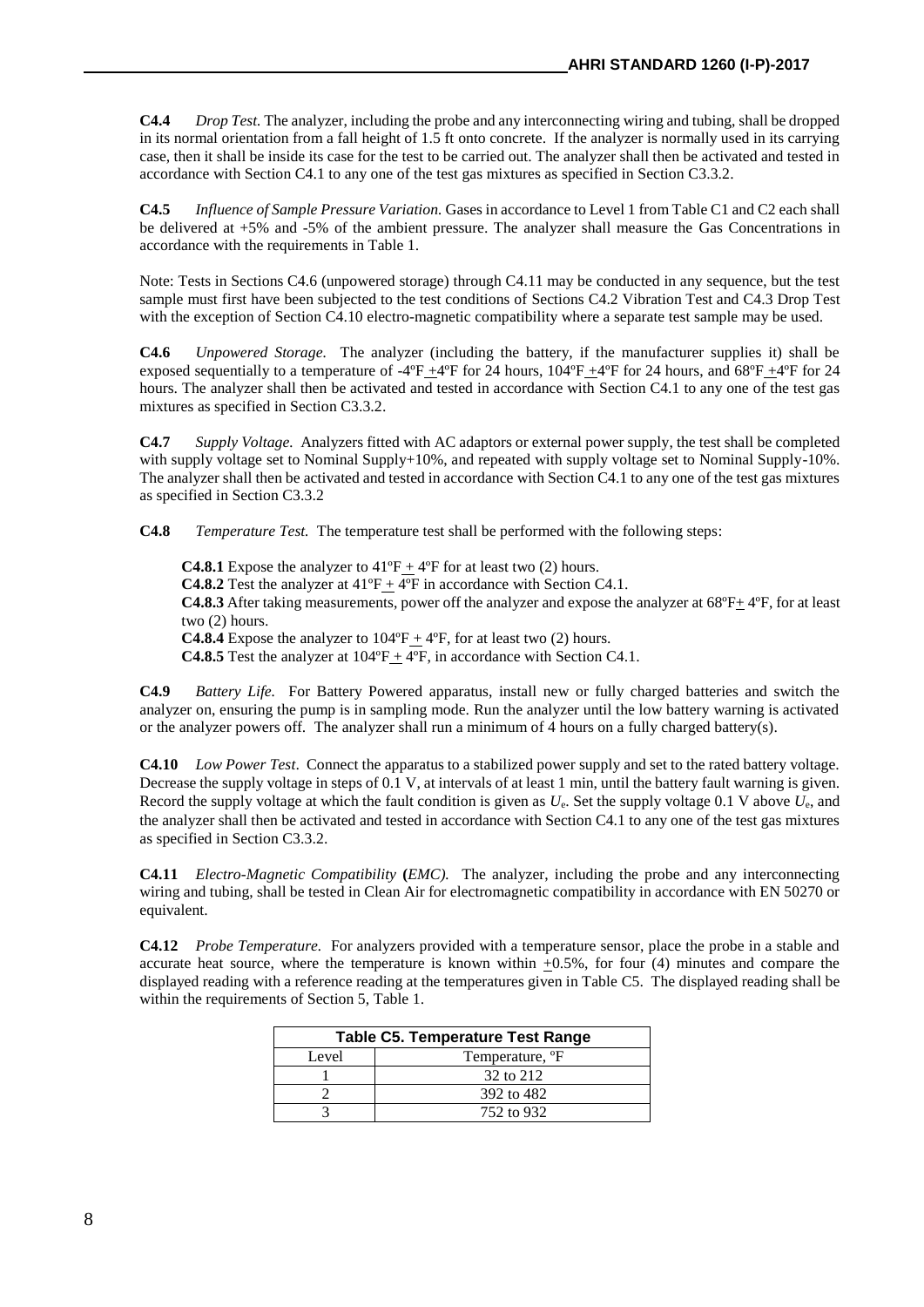**C4.13** *Draft Pressure Test.*For analyzers provided with a draft pressure sensor, apply the test pressures within **+**0.04 in H20 of the levels shown in Table C6, per the manufacturer's instructions. The displayed reading shall be within the requirements of Section 5, Table 1.

| <b>Table C6. Pressure Test Range</b> |                         |  |  |
|--------------------------------------|-------------------------|--|--|
| Level                                | Pressure, in $H_2O$     |  |  |
|                                      | $-0.12$ to $-0.20$      |  |  |
|                                      | $0.06 \text{ to } 0.14$ |  |  |
|                                      | $0.76$ to $0.84$        |  |  |

**C4.14** *Response Time*. Power on the instrument and allow it to warm-up on ambient air per manufacturer instructions. Apply a relevant Level 2 test gas, as outlined in Section C3.3. Record the time interval  $(t_{90})$  from application of test gas until the time when the response reaches and remains beyond 90% of the final instrument indication. The response time shall be within the test limits of Section 5, Table 1.

After each test gas application, the instrument shall be purged with ambient air for a minimum of 4 minutes. Repeat the test for the other relevant Level 2 test gases in Section C3.3.

**C4.15**. *Real Flue Gas Test*. Real flue gas samples shall be obtained from a ≥90% AFUE natural gas forced-air furnace, and a flame retention oil boiler, both operating at steady state conditions. The following tests shall be conducted using two (2) analyzers, one for each appliance listed above.

**C4.15.1** *Uncertainty in Real Flue Gas Measurement.* Measure the real flue gases exhausting from the relevant heating installation fired by the relevant fuel for 4 minutes. The test shall be performed with the relevant burners for each type of fuel for which the apparatus is designed to be used. In order to calculate the uncertainty in measurement of the entire apparatus, the total number of measurements shall be not less than 50, on  $O_2$  (or  $CO_2$ ) and CO distributed in roughly equal proportions between the relevant test appliances, fuels, etc. The concentrations measured shall cover the whole indication range relevant to the instrument being tested as shown in Section 5, Table 1.

Evaluation of the test results shall be in accordance with the ISO/IEC Guide 98/3 and EN 60359:2002, Clause 5, using regression analysis to calculate the difference in performance between two nominally identical specimens. This shall then be used to deduce the uncertainty in measurement, at a confidence level of 95%, and hence measurement reproducibility compared to Reference Analytical Equipment.

**C4.15.2** *Accuracy of Combustion Efficiency Calculation*. The combustion efficiency displayed by the analyzer shall be within  $\pm 1\%$  of the combustion efficiency calculated using Equation E15, Appendix E (e.g. if the calculated efficiency is 90%, then the analyzer's displayed efficiency must be within 89% to 91%).

Note: A spreadsheet is available from AHRI to calculate the combustion efficiency using Appendix E.

**C4.16** *Printer Test*. If the analyzer is supplied with a printer, its printout shall display the appropriate readings and date and time.

**C4.17** *Stability under practical conditions.* For test equipment with gaseous or liquid fuel, the analyzer shall perform 2000 cycles, alternatively, for test equipment with solid fuel, the analyzer shall perform 400 cycles, comprising:

**C4.17.1** Switch on and warm up in Clean Air, **C4.17.2** For liquid/gaseous fuel, measure in flue gas for a period of 3 min or, for solid fuel, measure in flue gas for a period of 15 min, **C4.17.4** Measure in Clean Air for a period of 1 min, and **C4.17.5** Switch off for an interval of at least 1 min.

The heating appliance is specified in Section C4.15 of the standard.

During this test, the number of measurements shall be recorded. In addition, validity of the displayed value(s) shall be checked visually at least once per day. If the analyzer incorporates a self-test function which signals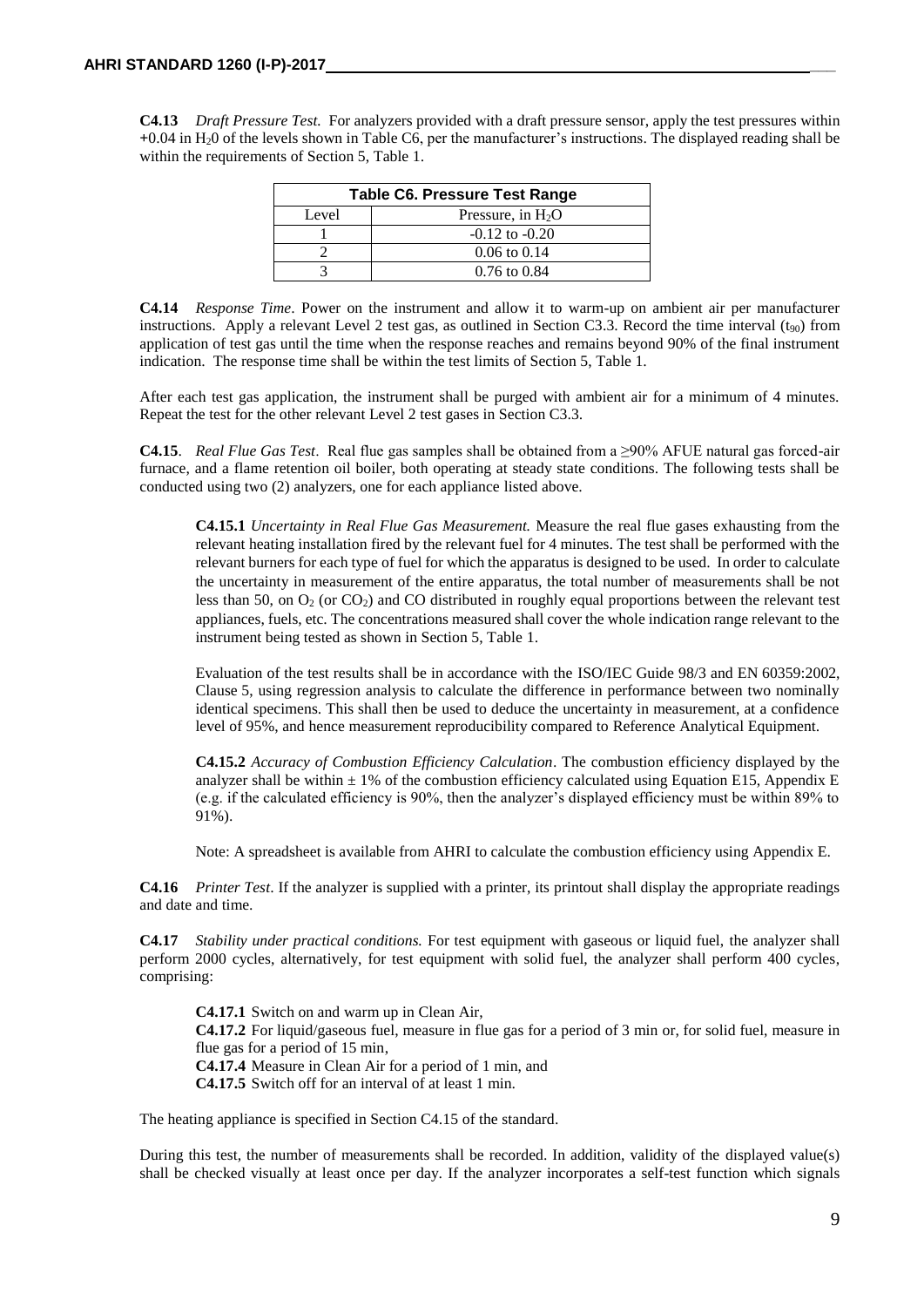failure during this test and automatically halts operation, it is permissible to manually reset the unit and continue with the test. As part of this test, the manufacturer's recommendations shall be followed regarding cleaning of dust filters, water traps, etc. On completion of the cycles, immediately carry out all tests specified in Section C4.1.

**C4.18** *Sensor Replacement (if applicable).* If the manufacturer allows the replacement of sensing element(s) by the user, the sensing element(s) shall be replaced after test in Section C4.17 by new element(s) in accordance with the instructions in the manual. After replacement, switch on the analyzer, allow the device to warm up and repeat Section C4.1.

**C5** *Test Data to be recorded*. All data required to determine the accuracy and resolution of the unit shall be observed and recorded where applicable.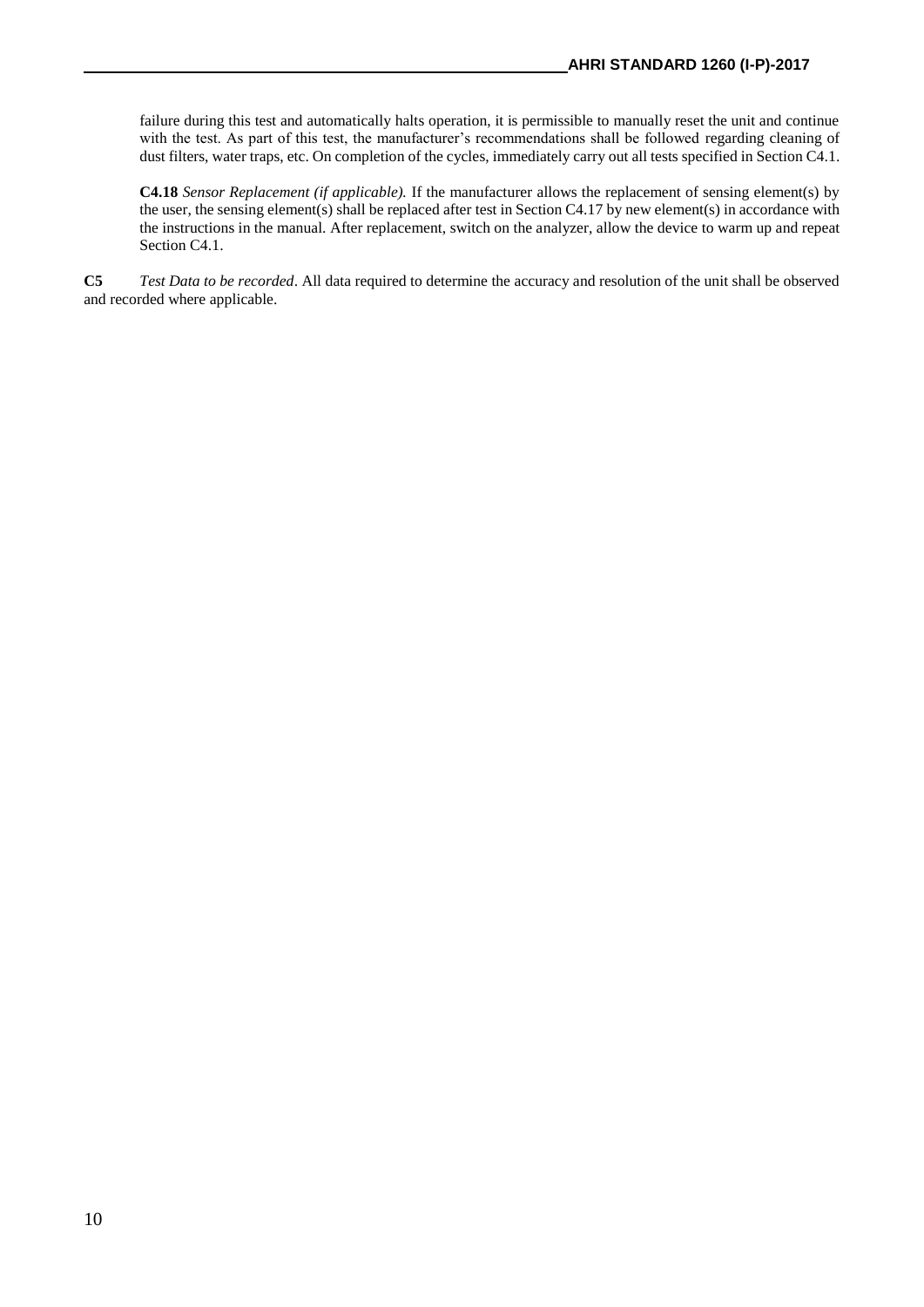# **APPENDIX D. INSTRUCTION MANUAL FOR PORTABLE FLUE GAS COMBUSTION ANALYZER - INFORMATIVE**

**D1** *Instructions.* The analyzer should have an instruction booklet, leaflet, or electronic media giving complete, clear and accurate instructions for the safe and proper operation, handling and checking of the analyzer and include:

- **D1.1** Details of initial start-up delay following switch on and after battery replacement in preparation of use;
- **D1.2** Cross Interference*.* If measuring carbon monoxide (CO), the analyzer instructions should indicate if a cross interference for nitric oxide (NO) and hydrogen  $(H<sub>2</sub>)$  is present;
- **D1.3** Information on correct battery type, replacement and recharging for Battery Powered units, wall voltage; frequency and fuse rating, if relevant, and warning of possible electric shock hazards or malfunction if tampered with;
- **D1.4** Warnings against continuous use or use as a safety alarm;<br>**D1.5** An explanation of all warning and other indications:
- **D1.5** An explanation of all warning and other indications;<br>**D1.6** A list of common materials, vapors, or gases (e.g. cl
- **D1.6** A list of common materials, vapors, or gases (e.g. cleaning fluids, polishes, paints, cooking operations, etc.) that may affect analyzer operation or reliability in the short or long term;
- **D1.7** Guidance on life expectancy of sensors and batteries;
- **D1.8** Limits of operation including temperature, humidity, and gas concentration ranges;
- **D1.9** Warm up time for initial switch on and after battery replacement:
- **D1.10** Instructions for checking, testing, and/or replacing sensing elements (where applicable), dust filter, and water trap, and calibration and/or adjustment of the analyzer on a routine basis;
- **D1.11** A warning when using the analyzer that a full visual inspection of the heating appliance shall be carried out to ensure safe operation;
- **D1.12** List of the type of fuels that are suitable to use with the analyzer, including those in Table E1.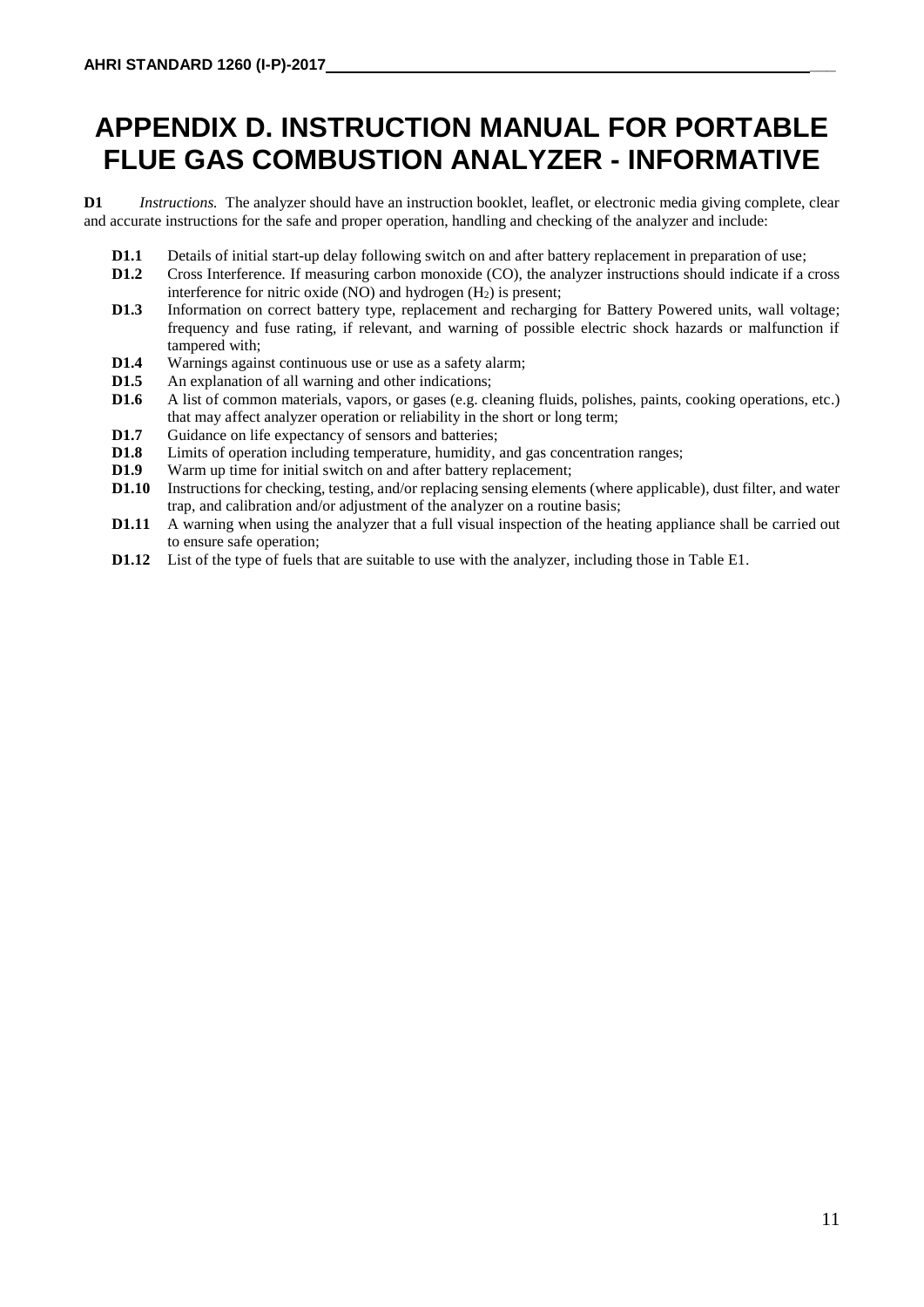### **APPENDIX E. METHOD OF COMPUTATION FOR COMBUSTION CALCULATIONS - NORMATIVE**

**E1***. Method of Computation for Combustion Calculations.* The following standard calculations shall be used. The calculations ignore the effect of CO in the calculation of  $CO<sub>2</sub>$ , Excess Air and dry flue loss (DFL). Flue gas relative humidity is assumed to be 100% and inlet air relative humidity is assumed to be 50% degree of saturation.

**E1.1** *Oxygen.* When  $CO_2$  is measured,  $O_2$  shall be calculated using Equation E1.

$$
O_2 = 20.9 \cdot \left(1 - \left(\frac{co_2}{\kappa_2}\right)\right)
$$
 E1

Where:

 $CO<sub>2</sub> =$  Carbon dioxide (measured value), %

 $O_2$  = Oxygen (calculated value), %

 $K2 =$  Carbon dioxide proportion in dry flue gases at the stoichiometric point, see Table E1

**E1.2** *Carbon Dioxide*. When  $O_2$  is measured,  $CO_2$  shall be calculated using Equation E2.

$$
CO_2 = K2 \cdot \left(1 - \left(\frac{O_2}{20.9}\right)\right) \tag{E2}
$$

Where:

 $CO<sub>2</sub> =$  Carbon dioxide (calculated value), %  $O_2$  = Oxygen (measured value), %

Note: Once  $O_2$  and  $CO_2$  are known values (either measured or calculated), they shall be used as such in Equations E3 through E15, as required.

**E1.3** *Excess Air.* The Excess Air is calculated using Equation E3.

$$
EA = \left[ \left( \frac{20.9}{20.9 - 0_2} \right) - 1 \right] \cdot 100
$$
 E3

Where:

 $EA =$  Excess Air, %

**E1.4** *Carbon Monoxide (undiluted).* The CO undiluted, also known as CO air-free, shall be calculated using Equation E4.

$$
CO_{(undiluted)} = CO \cdot \left(\frac{20.9}{20.9 - O_2}\right) \tag{E4}
$$

Where:

 $CO_{(undiluted)}$  = Carbon monoxide referenced to 0% O<sub>2</sub>, ppm  $CO =$  Carbon monoxide (measured value), ppm

**E1.5** *Net Flue Gas Temperature.* The net flue gas temperature shall be calculated using Equation E5.

 $\Delta T = T_f - T_i$  E5

Where:

 $\Delta T$  = Net flue gas temperature,  $\mathrm{P}F$  $T_f$  = Flue gas temperature,  $\degree$ F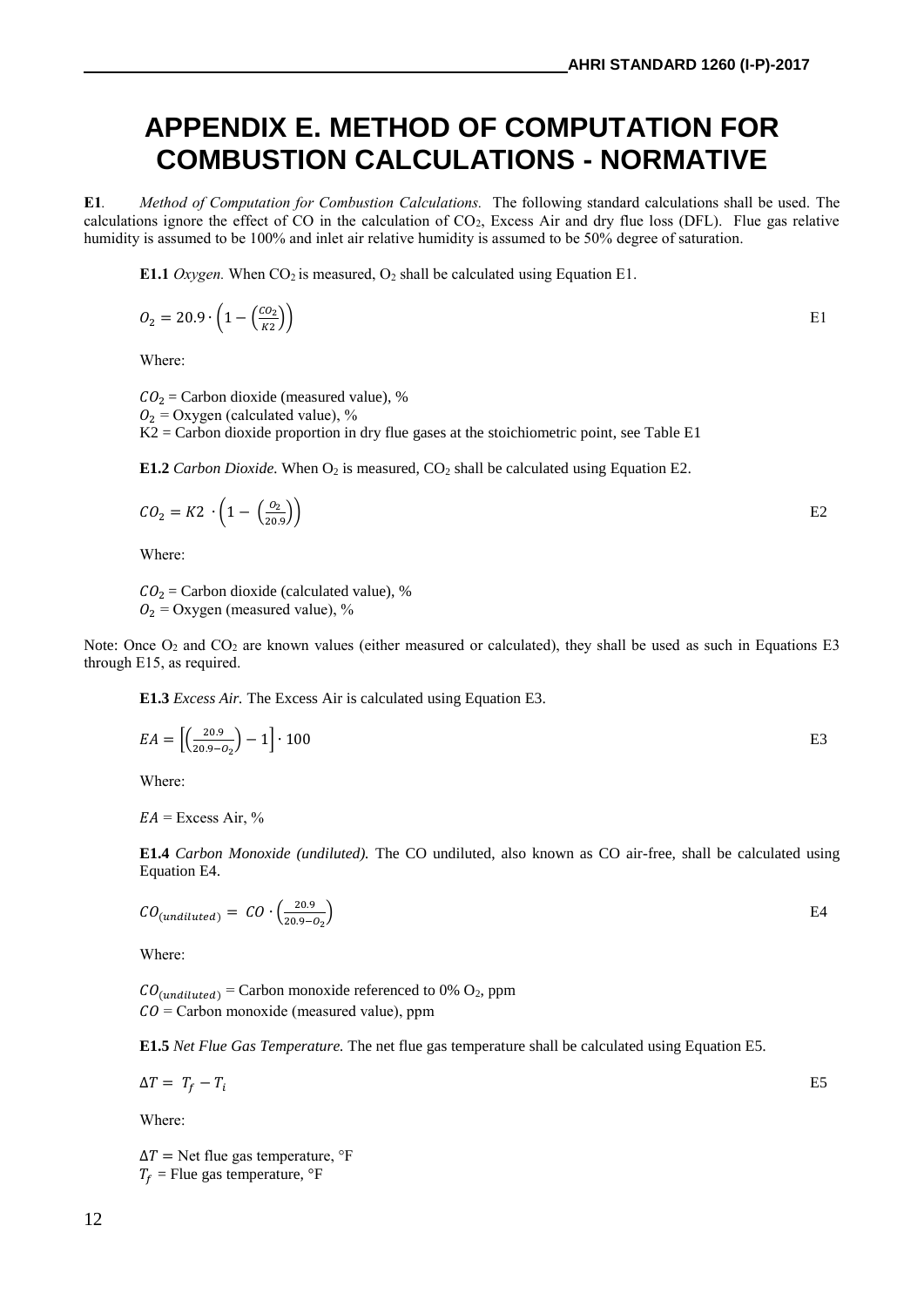$T_i$  = Inlet temperature,  $\textdegree$ F

**E1.6** *Dry Flue Gas Loss.* The dry flue gas loss shall be calculated using Equation E6.

$$
DFL = \frac{K1}{K2} \cdot \left(\frac{20.9}{20.9 - 0_2}\right) \cdot \Delta T
$$

Where:

 $DFL = \text{Dry flue gas loss, gross basis, %}$  $K1 = \text{Dry}$  flue gas loss constant, gross basis, see Table E1

**E1.7** *Wet Flue Gas Loss.* The wet flue gas loss shall be calculated using Equation E7.

 $WFL = K3 \cdot (1.8 + (0.001 \cdot \Delta T))$  E7

Where:

 $WFL =$  Wet flue gas loss, gross basis, %  $K3$  = Wet flue gas loss constant, gross basis, see Table E1

**E1.8** *Unburned Carbon Loss.* The Unburned Carbon Loss shall be calculated using Equation E8.

$$
UBL = K4 \cdot \left(\frac{co}{co + (co_2 \cdot 10000)}\right)
$$

Where:

 $UBL$  = Unburned carbon loss, gross basis, %  $K4 =$  Unburned carbon loss constant, gross basis, see Table E1

**E1.9** *Saturated Humidity Ratio as a Function of Inlet Air Temperature.* The saturated humidity ratio for inlet air shall be calculated using Equation E9.

$$
HR_a = 1.616 \cdot 10^{-2} - (1.165T_i \cdot 10^{-3}) + (3.302T_i^2 \cdot 10^{-5}) - (3.398T_i^3 \cdot 10^{-7}) + (1.524T_i^4 \cdot 10^{-9})
$$
 E9

Where:

 $HR_a =$  Saturated humidity ratio as a function of inlet air temperature

**E1.10** *Saturated Humidity Ratio as a Function of Flue Gas Temperature.* The saturated humidity ratio for flue gas shall be calculated using Equation E10.

$$
HR_{fg} = 1.616 \cdot 10^{-2} - (1.165T_f \cdot 10^{-3}) + (3.302T_f^2 \cdot 10^{-5}) - (3.398T_f^3 \cdot 10^{-7}) + (1.524T_f^4 \cdot 10^{-9})
$$
 E10

Where:

 $HR_{fa}$  = Saturated humidity ratio as a function of flue gas temperature

**E1.11** *Mass of Water in Air.* The mass of water in inlet air shall be calculated using Equation E11.

$$
M_{wa} = M_{as} \cdot \left(\frac{20.9}{20.9 - 0_2}\right) \cdot HR_a \cdot 0.5
$$
 E11

Where:

 $M_{wa}$  = Mass of water present in inlet air as a ratio of the mass of the fuel (corrected for EA)  $M_{qs}$  = Mass of inlet air at stoichiometric combustion as a ratio of the mass of the fuel, see Table E1